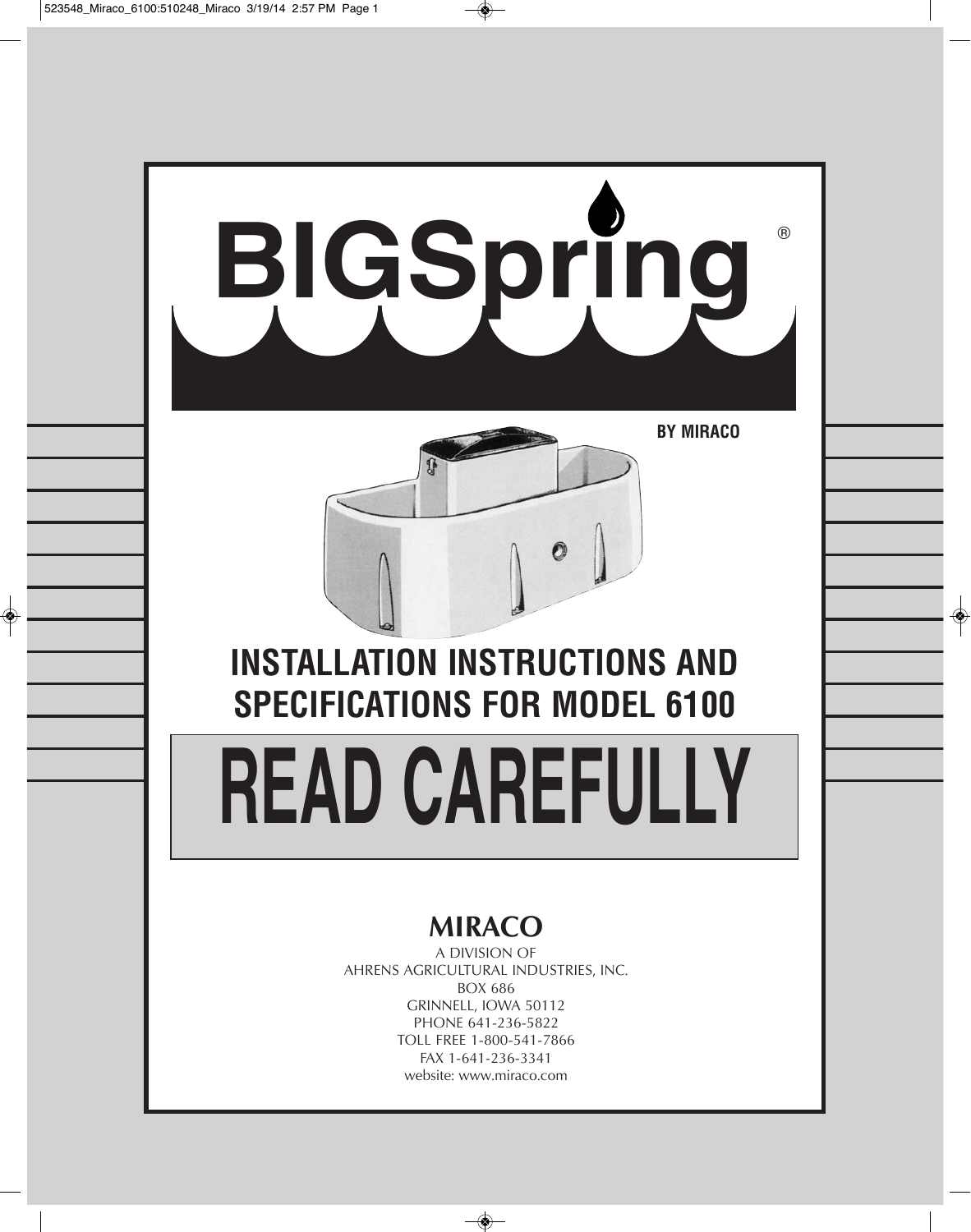# specifications

## **Part 1 General**

A. Description

- 1. BIGSpring is designed to be used as a freestall waterer and has an optional 500 watt heater when used where freezing can occur. Heater is available in 110 volt or 220 volt models.
- B. Weights & Dimensions

| Model # | <b>Capacity</b> | <b>Gallons</b> | <b>Description</b>                        | <b>Dimensions</b> | Wt. |
|---------|-----------------|----------------|-------------------------------------------|-------------------|-----|
| 6100    | 100 head dairy  | 60             | freestall waterer with<br>optional heater | 80" x 26" x 24"   | 206 |

C. Material necessary for installation

- 1. concrete for the base
- 2. teflon tape thread sealer

## **Part II Materials, Products**

A. Materials

- 1. High impact rockite, Polyethylene
- 2. Urethane foam insulation
- B. Valve
	- 1. Miraco plastic valve
- C. Float assembly
	- 1. Stainless steel arm and Brass thumb screw, w/Polyethylene 5" x 5" ball

### D. Heat source

- 1. Optional Miraco 500 watt heater available in 110 volt or 220 volt models.
- E. Hookup Kit
	- 1. 150 psi rubber hose w/brass ends
	- 2. 3/4" pvc ball valve
- F. Anchor bolts
	- 1. 1/2" x 5" stainless steel anchors included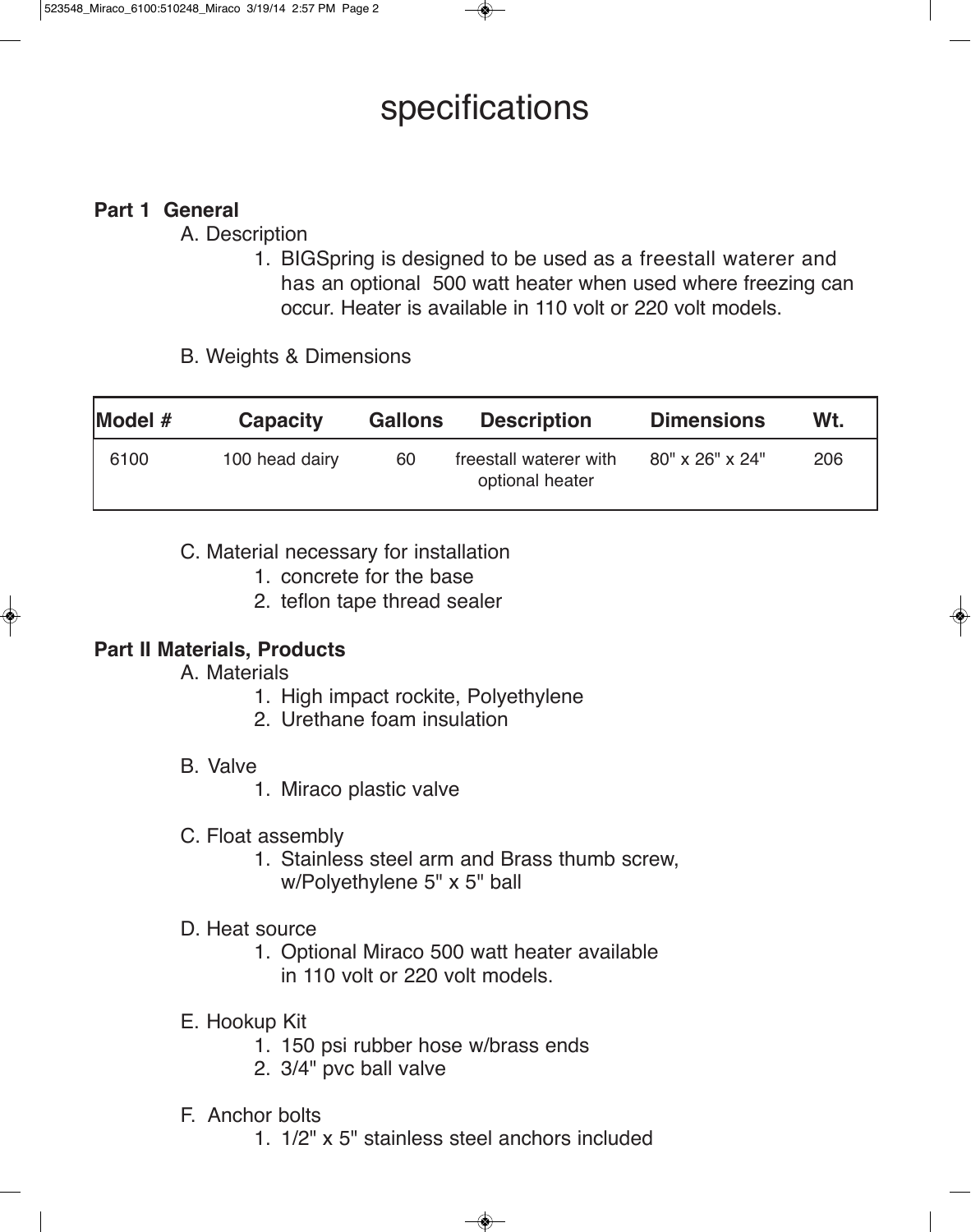

#### **Step 1**

Pull the paper off the back of the rubber gasket and stick to the bottom edge of the tank. This is important to keep out air and water.



#### **Step 3**

Attach the 150 psi hose with shutoff valve (provided) to the PVC elbow, use teflon tape on all threaded fittings.



#### **Step 2**

Align your tank on the pad and drill 6-1/2" holes in the concrete to accept 1/2" X 5" stainless steel anchors and tighten evenly. You may need to mark the hole locations and remove the tank to drill the holes, depending on the size of your drill.



**Step 4** Set the entire assembly into the valve cradle.